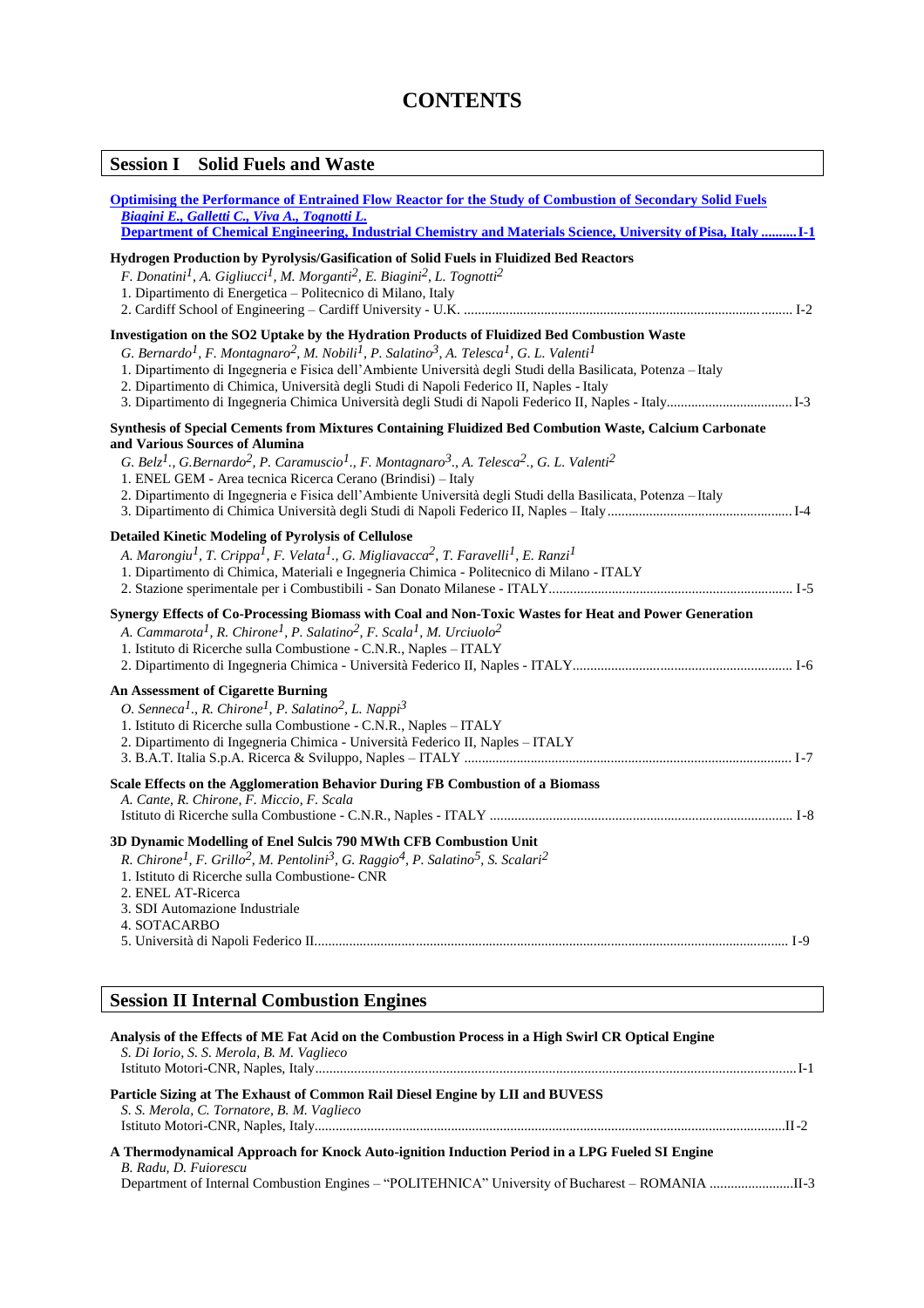| <b>Characterization of Exhaust Emissions from an Advanced Common-Rail Diesel Engine</b><br>C. Bertoli, N. Del Giacomo, M. Lazzaro, V. Moccia                                                                                                                                                                                                                                                                                                                                                                                              |
|-------------------------------------------------------------------------------------------------------------------------------------------------------------------------------------------------------------------------------------------------------------------------------------------------------------------------------------------------------------------------------------------------------------------------------------------------------------------------------------------------------------------------------------------|
| Mechanisms and Kinetics of Diesel Soot Combustion with Perovskite Catalysts<br>E. Cauda, S. P. Hernández, D. Fino, N. Russo, G. Saracco and V. Specchia                                                                                                                                                                                                                                                                                                                                                                                   |
| Supported Gold Catalysts for Internal Combustion Engine Exhaust Gas Treatment<br>M. Mori, N. Russo, D. Fino, G. Saracco and V. Specchia                                                                                                                                                                                                                                                                                                                                                                                                   |
| New Insights in the Development of Catalytic Traps for Diesel Particulate Abatement<br>D. Mescia, D. Fino, N. Russo, G. Saracco, V. Specchia                                                                                                                                                                                                                                                                                                                                                                                              |
| Pd-Spinel-Type Oxide Catalysts for the Treatment of CNG Engine Exhaust Gases<br>CS. Solaro, D. Fino, N. Russo, G. Saracco, V. Specchia                                                                                                                                                                                                                                                                                                                                                                                                    |
| <b>Session III Combustion Diagnostics</b>                                                                                                                                                                                                                                                                                                                                                                                                                                                                                                 |
| <b>Experimental Study of Methane/air Rich Flames by Means of Laser Diagnostic Techniques</b><br>P. Lopinto, G. Migliavacca, S. Marengo                                                                                                                                                                                                                                                                                                                                                                                                    |
| <b>Experimental and Numerical Tools for Unsteady Flows</b><br>E. Giacomazzi, S. Giammartini, F. R. Picchia                                                                                                                                                                                                                                                                                                                                                                                                                                |
| Characterization of Fuel Oil Asphaltenes by Time Resolved Fluorescence Polarization Anisotropy<br>A. Bruno <sup>1</sup> , C. de Lisio <sup>1</sup> , P. Minutolo <sup>2</sup> , M. Alfè <sup>3</sup> , A. Ciajolo <sup>2</sup><br>1. Dipartimento di Scienze Fisiche - Università Federico II, Naples - ITALY<br>2. Istituto di Ricerche sulla Combustione - C.N.R., Naples - ITALY                                                                                                                                                       |
| Application of Integrated Diagnostics to the Fluidized Bed Combustion of Liquid Fuels<br>L. Ferrante <sup>1</sup> , M. Miccio <sup>1</sup> , R. Solimene <sup>2</sup> , A. Cante <sup>3</sup> , F. Miccio <sup>3</sup><br>1. Dip. Ingegneria Chimica ed Alimentare - Università di Salerno, Italy<br>2. Dipartimento di Ingegneria Chimica - Università Federico II, Naples - ITALY                                                                                                                                                       |
| Laser Extinction/scattering Techinque at Different Wavelengths in a Rich Premixed Flame<br>F. Migliorini., G. Lo Castro, F. Cignoli, S. De Iuliis, G. Zizak                                                                                                                                                                                                                                                                                                                                                                               |
| Experimental Investigation of Two-color Laser-Induced Incandescence in Diffusion Flames<br>S. De Iuliis, F. Cignoli, F. Migliorini, G. Zizak                                                                                                                                                                                                                                                                                                                                                                                              |
| Nanostructural and Optical Analysis of Soot in Aliphatic and Aromatic Premixed Flames<br>M. Alfè <sup>1</sup> , B. Apicella <sup>2</sup> , R. Barbella <sup>2</sup> , A. Ciajolo <sup>2</sup> , L. Kennedy <sup>3</sup> , W. Merchan-Merchan <sup>3</sup> , J.N. Rouzaud <sup>4</sup> , A. Tregrossi <sup>2</sup><br>1. Dipartimento di Ingegneria Chimica - Università Federico II, Naples - ITALY<br>2. Istituto di Ricerche sulla Combustione - C.N.R., Naples - ITALY<br>3. Department of Mechanical Engineering - UIC, Chicago - USA |
| Diagnostics of Gas-Mixing Induced by Bubble Bursting Above Gas-Fluidized Beds by Planar Laser Induced<br><b>Fluorescence</b><br>R. Solimene <sup>1</sup> , A. Marzocchella <sup>1</sup> , R. Ragucci <sup>2</sup> , P. Salatino <sup>1</sup>                                                                                                                                                                                                                                                                                              |
| 1. Dipartimento di Ingegneria Chimica - Università Federico II, Naples - ITALY                                                                                                                                                                                                                                                                                                                                                                                                                                                            |

## **Study of Standard PAH Ionization in Gas Phase for the Calibration of a Time of Flight Mass Spectrometry for Flame Products Analysis**

*M. Panariello1, B. Apicella2, M. Armenante3, X. Wang4, N. Spinelli5*

- 1. INFM and Dip. Scienze Fisiche, Universita` Federico II, Naples ITALY
- 2. Istituto di Ricerche sulla Combustione C.N.R., Naples ITALY
- 3. INFN, Sezione di Napoli, Naples ITALY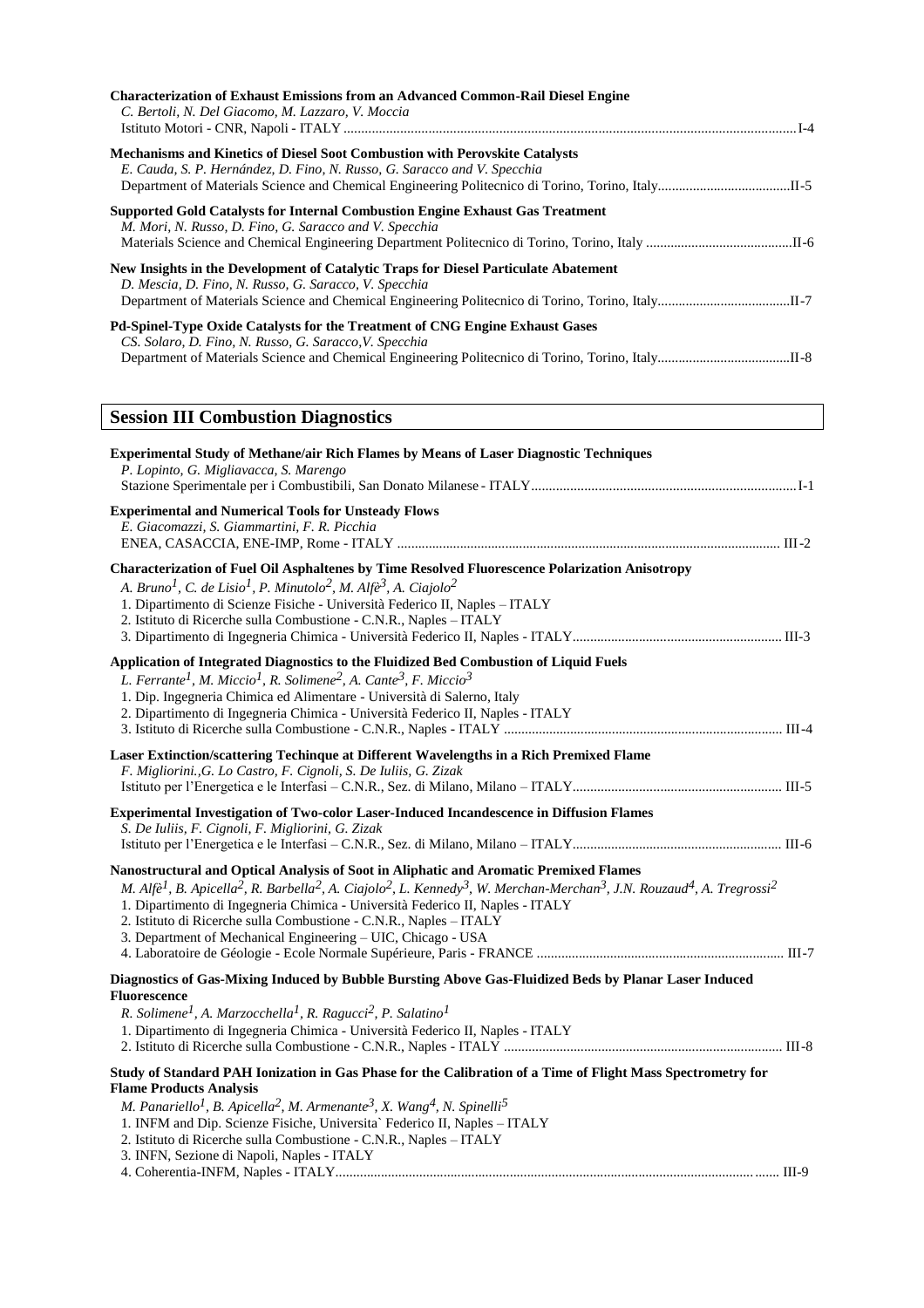| <b>Modeling of Particulate Formation in a Turbulent Non-Premixed Flame</b><br>D. Cecere, G. Favale, F. Carbone, A. D'Anna                                                                                                                                                                                                    |
|------------------------------------------------------------------------------------------------------------------------------------------------------------------------------------------------------------------------------------------------------------------------------------------------------------------------------|
|                                                                                                                                                                                                                                                                                                                              |
| Soot and Nanoparticle Concentrations in a Turbulent Non-Premixed Ethylene/Air Flame from Laser Induced<br><b>Emission Measurements at 213nm</b><br>M. Commodo1, S. Violi1, A.D'Alessio1, A.D'Anna1, C. Allouis2, F. Beretta2, P. Minutolo2<br>1. Dipartimento di Ingegneria Chimica - Università Federico II, Naples - ITALY |
|                                                                                                                                                                                                                                                                                                                              |
| <b>Session IV Pollutants Formation and Control</b>                                                                                                                                                                                                                                                                           |
| Soot Particle Sizing in a CR DI Diesel Engine by Multiwavelength Scattering and Extinction Measurements<br>E. Mancaruso, S. S. Merola, B. M. Vaglieco                                                                                                                                                                        |
| Thermal Efficiency and Pressure Losses in Heat Regenerators: Mathematical Modeling and Experimental<br><b>Measurements</b>                                                                                                                                                                                                   |
| M. Mehl <sup>1</sup> , S. Frigerio <sup>1</sup> , E. Ranzi <sup>1</sup> , D. Schweiger <sup>2</sup> , J. Schedler <sup>2</sup><br>1. Politecnico di Milano, Italy                                                                                                                                                            |
| <b>Hybrid Fuel Combustion in Premixed Flames</b>                                                                                                                                                                                                                                                                             |
| M. Derudi, A. Sully, R. Rota.<br>Dipartimento di Chimica, Materiali e Ingegneria Chimica "G. Natta"/CIIRCO -Politecnico di Milano, Milano - ITALYIV-3                                                                                                                                                                        |
| Kinetic Modeling of the Effect of Temperature and Equivalence Ratio on Soot Formation<br>S. Granata, T. Faravelli, E. Ranzi                                                                                                                                                                                                  |
| Post-Processing of CFD Computations with Detailed Kinetics<br>A. Frassoldati, G. Buzzi Ferraris, S. Pierucci, E. Ranzi, T. Faravelli                                                                                                                                                                                         |
| <b>NOx Formation in Hydrogen Flames</b><br>A. Frassoldati, T. Faravelli, E. Ranzi<br>1. Environmental Inorganic Chemstry - Chalmers University of Technology, Göteborg, Sweden                                                                                                                                               |
| The Variation of Absorption Features of Combustion-Formed Carbon Particulates as a Function of C/O Ratio<br>A. Tregrossi <sup>1</sup> , M. Alfè <sup>2</sup> , R. Barbella <sup>1</sup> , A. Ciajolo <sup>1</sup><br>1. Istituto di Ricerche sulla Combustione - C.N.R., Naples - ITALY                                      |
| <b>NOx Removal in Forced Unsteady-State Reactors</b><br>D. Fissore, D. Garran, O. Penciu, A. A. Barresi                                                                                                                                                                                                                      |

## **Time Resolved Spectroscopy of Combustion Produced Nanoparticles**

*A. Bruno1, C. de Lisio1, P. Minutolo2, A. D'Alessio3*

| 1. Dipartimento di Scienze Fisiche and I.N.F.M. - Università Federico II, Naples – ITALY |  |
|------------------------------------------------------------------------------------------|--|
| 2. Istituto di Ricerche sulla Combustione - C.N.R., Naples – ITALY                       |  |

## 3. Dipartimento di Ingegneria Chimica - Università Federico II, Naples – ITALY ...........................................................IV-9 **Novel Modelling Approaches for Turbulence-Chemistry Interaction and Particle Formation in Flames** *A. Zucca, D. L. Marchisio, A. A. Barresi* Dipartimento di Scienza dei Materiali ed Ingegneria Chimica Politecnico di Torino, Turin - ITALY ............................ IV-10 **Size Distribution Measurements of Combustion- Generated Nanoparticles in the 1-10 nm Range**

| A. De Filippo, L. A. Sgro, A. D'Alessio |  |  |
|-----------------------------------------|--|--|
|                                         |  |  |

#### **Brownian and Coulombic coagulation effect on size distributions of nanoparticles relevant to combustion: theory and measurement**

*G. Lanzuolo1, L. A. Sgro1, A. D'Anna1, K. Hinckley2, D. Lucas3, C. P. Koshland4, R. F. Sawyer2*

1. Dipartimento di Ingegneria Chimica - Università Federico II, Naples – ITALY

2. Department of Mechanical Engineering – University of California Berkeley – CA, U.S.A.

```
3. Environmental Energy Technologies Division – Lawrence Berkeley National Laboratory – CA, U.S.A.
```

```
4. School of Public Health – University of California Berkeley – CA, U.S.A. ................................................................ IV-12
```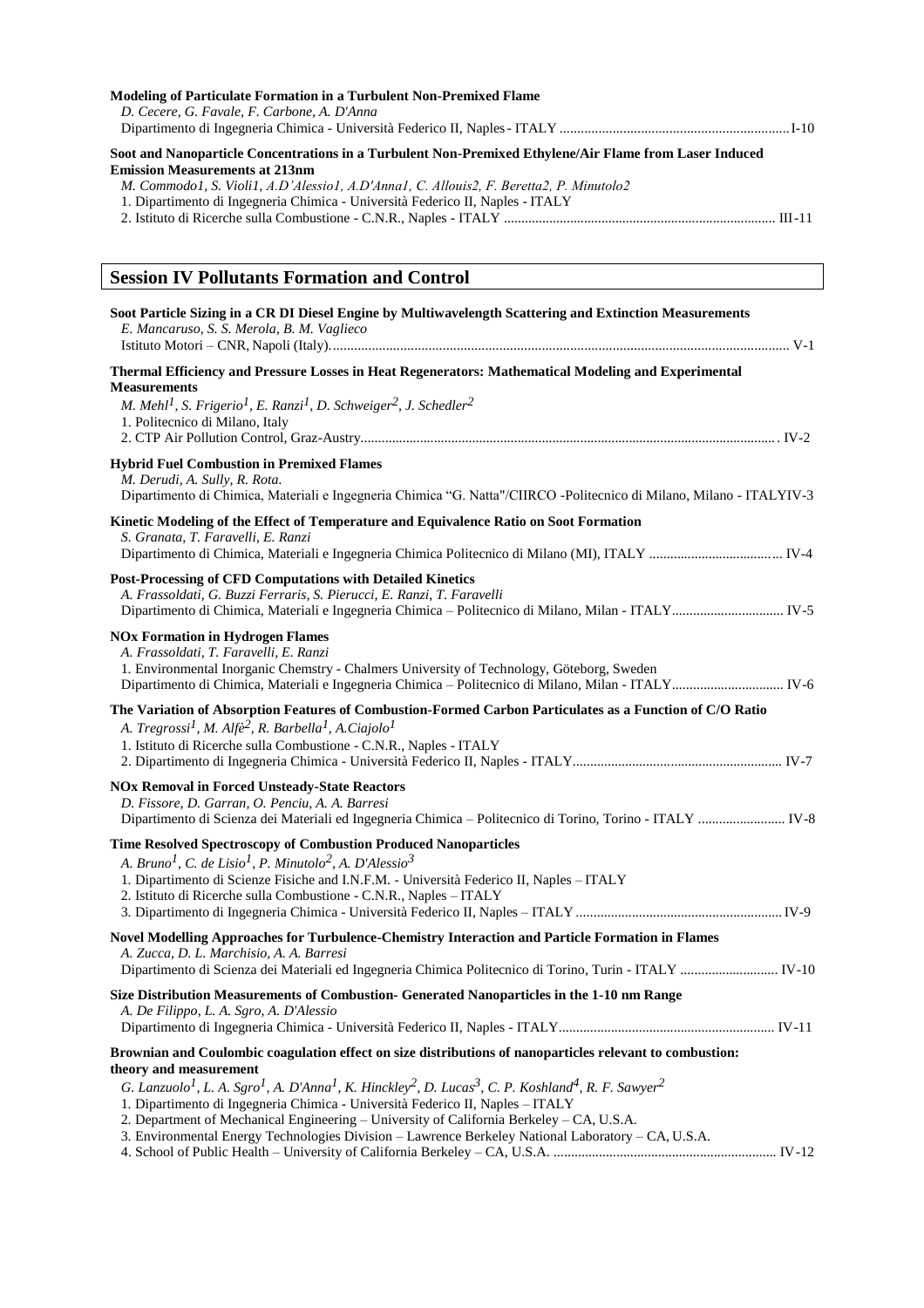| Atmospheric Particle Characterisation by SEM-EDX Analysis for Combustion Source Apportionement<br>C. Grassi, P. Narducci, L. Tognotti                                                                                                                                                                                                                                                                                         |
|-------------------------------------------------------------------------------------------------------------------------------------------------------------------------------------------------------------------------------------------------------------------------------------------------------------------------------------------------------------------------------------------------------------------------------|
| <b>Session V Chemical Kinetics and Material Synthesis</b>                                                                                                                                                                                                                                                                                                                                                                     |
| <b>Thermal Percolation in SHS-systems Combustion</b><br>S. Rashkovsky                                                                                                                                                                                                                                                                                                                                                         |
| Preliminary Investigations on the Synthesis of TiO2 Nanoparticles in a Methane-air Flame<br>C. Bellomunno, F. Cignoli, S. De Iuliis, G. Zizak G.                                                                                                                                                                                                                                                                              |
| The Peculiar Kinetics Of The Reaction Between Acetylene And The Cyclopentadienyl Radical<br>S. Fascella, C. Cavallotti, R. Rota, S. Carrà                                                                                                                                                                                                                                                                                     |
| <b>Catalytic Partial Oxidation of Methane in Short Contact Time Reactor</b><br>G. Negro, S. Saracco, S. Specchia, V. Specchia                                                                                                                                                                                                                                                                                                 |
| Dual-Site Pd/LaMnO3 Monolithic Catalysts for Lean Catalytic Combustion of Methane<br>S. Cimino, L. Lisi, R. Pirone, G. Russo                                                                                                                                                                                                                                                                                                  |
| Effect of Ageing and Sulfur Poisoning on Catalytic Pre-mixed Burners for Clean and Efficient Methane<br><b>Combustion</b><br>A. Civera, M. Mori, S. Specchia, G. Saracco, V. Specchia                                                                                                                                                                                                                                         |
| <b>Catalytic Decomposition of CH4 on Cu Based Catalyst</b><br>P. Ammendola <sup>1</sup> , R. Chirone <sup>2</sup> , G. Ruoppolo <sup>2</sup> , G. Russo <sup>1,2</sup><br>1. Dip. di Ing. Chimica, Univ. di Napoli Federico II, Naples, Italy.                                                                                                                                                                                |
| <b>Mild Combustion of Hybrid Fuels</b><br>A. Effuggi, A. Villani, M. Derudi, R. Rota<br>Dipartimento di Chimica, Materiali e Ingegneria Chimica "G. Natta"/CIIRCO -Politecnico di Milano, Milano - ITALY V-8                                                                                                                                                                                                                  |
| Hydrogen Addition Effect on Methane Mild Combustion<br>P. Sabia <sup>1</sup> , S. Fierro <sup>1</sup> , M. de Joannon <sup>2</sup> , A. Tregrossi <sup>2</sup> , A. Cavaliere <sup>1</sup><br>1. Dipartimento di Ingegneria Chimica - Università Federico II, Naples - ITALY                                                                                                                                                  |
| <b>Premixed Laminar Flames in Mild Combustion Conditions</b><br>A. Matarazzo <sup>1</sup> , M.de Joannon <sup>2</sup> , P.Sabia <sup>1</sup> , A. Cavaliere <sup>1</sup><br>1. Dipartimento di Ingegneria Chimica - Università Federico II, Naples - ITALY                                                                                                                                                                    |
| <b>Mixing Optimization in a Tubular Flow Reactor</b>                                                                                                                                                                                                                                                                                                                                                                          |
| G.Lazzaro <sup>1</sup> , P. Sabia <sup>1</sup> , M. de Joannon <sup>2</sup> , R. Ragucci <sup>2</sup> , A. Cavaliere <sup>1</sup><br>1. Dipartimento di Ingegneria Chimica - Università Federico II, Naples - ITALY                                                                                                                                                                                                           |
| Analysis of Detailed Hydrogen Combustion Mechanisms with Application to Mild Combustion<br>E. Schießwohl <sup>1</sup> , P. Sabia <sup>2</sup> , M. de Joannon <sup>3</sup> , A. Cavaliere <sup>2</sup><br>1. Lehrstuhl für Technische Thermodynamik und Transportprozesse-Universität Bayreuth - Deutschland<br>2. Dipartimento di Ingegneria Chimica - Università Federico II, Naples - ITALY                                |
| Parametric Optimization of a Hythane Burner in Steady State Conditions<br>S. Giammartini <sup>1</sup> , C. Mongiello <sup>1</sup> , C. Noviello <sup>2</sup> , A. Petriccione <sup>2</sup><br>1. Italian National Agency for new Technologies, Energy and the Environment (ENEA) - Casaccia (Rome) - ITALY<br>2. Department of Mechanical Engineering and Energetic (DIME) - University of Naples "Federico II" - ITALY  V-13 |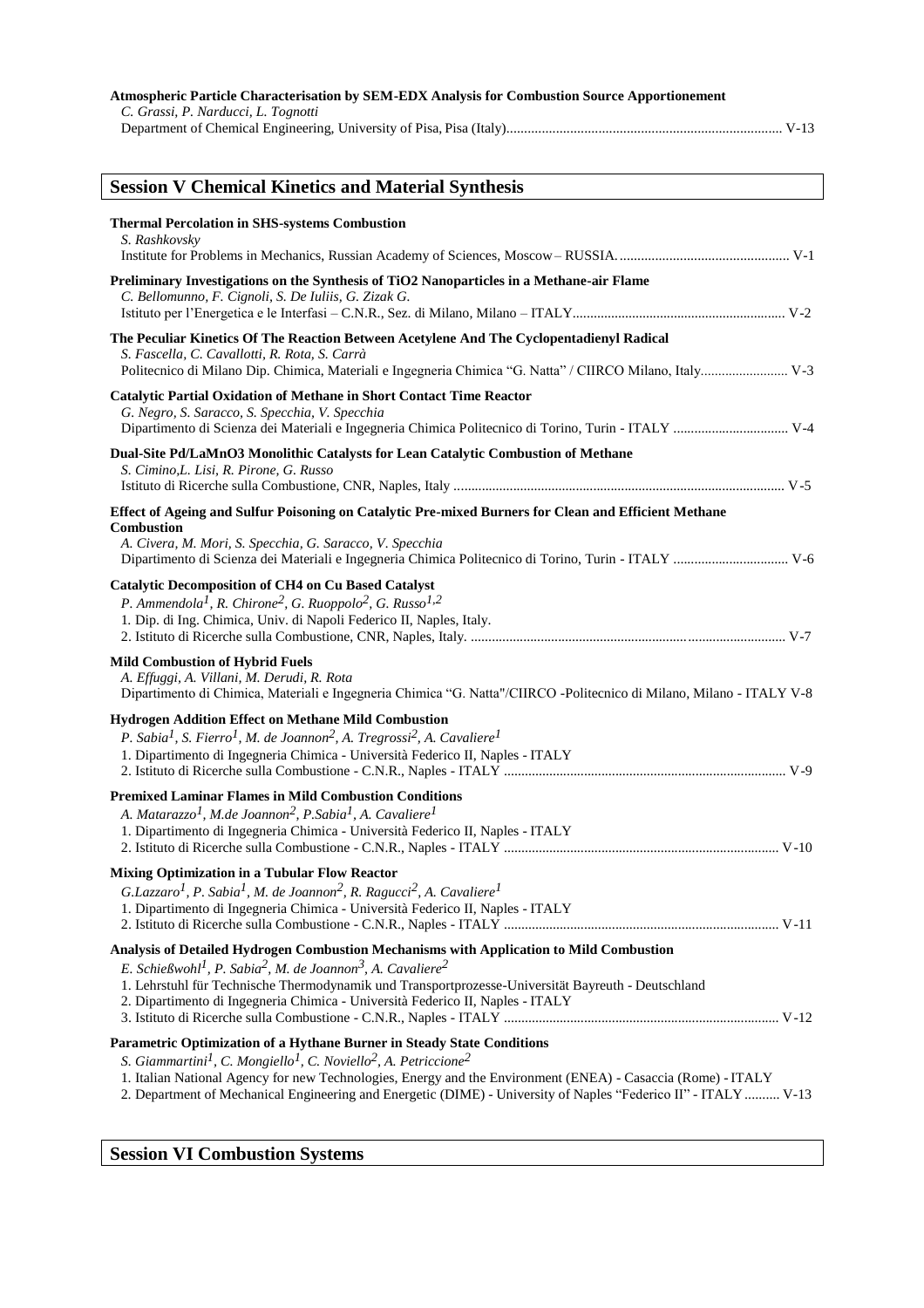| Comparison Among Thermal, Kinematic and Acoustic Spectra in a Gas Turbine Burner Model<br>D. Giordano <sup>1</sup> , P. Coppa <sup>1</sup> , S. Giammartini <sup>2</sup><br>1. Dept. of Mechanical Engineering - University of Rome "Tor Vergata" ROMA                                                                                                                                                                                               |
|------------------------------------------------------------------------------------------------------------------------------------------------------------------------------------------------------------------------------------------------------------------------------------------------------------------------------------------------------------------------------------------------------------------------------------------------------|
| Detailed Chemistry Prediction of Time-dependent Turbulent-combustion within a Gasoil-fueled Rapid-mix<br><b>Burner-combustor System</b><br>M. Caruggi, A. Nilberto, F. Pittaluga<br>DIMSET/SCL, Savona Combustion Laboratory Department of Fluid Machines, Energy Systems and Transportation                                                                                                                                                         |
| Conversion to Natural Gas Operation of a Formerly Liquid-Fuelled Rapid-Mix Ultra-Low NOx Burner<br>M. Caruggi, A. Nilberto, F. Pittaluga<br>DIMSET/SCL, Savona Combustion Laboratory Department of Fluid Machines, Energy Systems and Transportation                                                                                                                                                                                                 |
| Analysis of the Environmental Impact of a Swirl Burner: Natural Gas Feeding<br>A. Olivani, G. Solero, F. Cozzi, A. Coghe                                                                                                                                                                                                                                                                                                                             |
| Analysis of the Environmental Impact of a Swirl Burner: Hydrogen and Natural Gas Mixture Feeding<br>F. Cozzi, A. Olivani, G. Solero, A. Coghe                                                                                                                                                                                                                                                                                                        |
| <b>On Modeling Fluidized Bed Combustion of Liquid Fuels</b><br>A. Cammarota, M. Miccio, L. Russo                                                                                                                                                                                                                                                                                                                                                     |
| Size Distribution of Particulate Emitted by a 6 MW Industrial Plant Fueled with Heavy Oil and Emulsion<br>A. L'Insalata <sup>1</sup> , L. Fortunato <sup>1</sup> , A. Saponaro <sup>1</sup> , C. Allouis <sup>2</sup> , F. Beretta <sup>2</sup><br>1. ANSALDO Caldaie - C.R. Combustione e Ambiente, Gioia del Colle - Italy                                                                                                                         |
| Numerical and Experimental Investigations to Lower Environmental Impact of a Opened Fire Place<br>D. Menghini <sup>1</sup> , T. Marchione <sup>1</sup> , F. Sabino <sup>2</sup> , F. S. Marra <sup>1</sup> , C. Allouis <sup>1</sup> , F. Beretta <sup>1</sup><br>1. Istituto di Ricerche sulla Combustione - C.N.R., Naples - Italy                                                                                                                 |
| Pressure Dependence of Liquid Jet Bending in Cross-flow<br>A. Bellofiore <sup>1</sup> , R. Ragucci <sup>2</sup> , A. Cavaliere <sup>1</sup><br>1. Dipartimento di Ingegneria Chimica - Università Federico II, Naples - ITALY                                                                                                                                                                                                                        |
| <b>Atomization and Bending of Coherent Deformed Jets in Crossflow</b><br>A. Bellofiore <sup>1</sup> , P. Di Martino <sup>2</sup> , A. Cavaliere <sup>1</sup> , R. Ragucci <sup>3</sup><br>1. Dipartimento di Ingegneria Chimica - Università Federico II, Naples - ITALY<br>2. Avio Group, Pomigliano d'Arco, Naples - ITALY                                                                                                                         |
| Risk Analysis of an Urban Area Fuel Station by ORA Procedure<br>M. Barbuto, P. Russo, S. Vaccaro                                                                                                                                                                                                                                                                                                                                                     |
| Modelling Heterogeneous Combustion Systems by an Integrated CFD-based Methodology<br>M. Falcitelli <sup>1</sup> , N. Rossi <sup>2</sup> , S. Malloggi <sup>2</sup> , L. Tognotti <sup>3</sup><br>1. Consorzio Pisa Ricerche - Piazza D'Ancona, 1 - 56127 Pisa, ITALY<br>2. ENEL SpA Sviluppo Impianti - Ricerca, Pisa, ITALY<br>3. Università degli Studi di Pisa - Dipartimento di Ingegneria Chimica, Chimica Industriale e Scienza dei Materiali- |
| Mild Combustion of Exhaust Mineral Oil Fuel in Furnace<br>S. Giammartini <sup>2</sup> , V. Iaboni <sup>2</sup> , G. Langella <sup>1</sup> , C. Laterza <sup>1</sup> , C. Mongiello <sup>2</sup><br>1. Dipartimento di Ingegneria Meccanica per l'Energetica - Università "Federico II", Naples - ITALY<br>2. ENEA - Italian National Agency for new Technologies, Energy and the Environment, Casaccia (Rome) - ITALYVI-13                           |
| <b>Combustion Behaviour of Pyrolysis Oil/Diesel Oil Emulsions</b><br>R. Calabria <sup>1</sup> , F. Chiariello <sup>2</sup> , V. De Bellis <sup>2</sup> , P. Massoli <sup>1</sup><br>1. Istituto Motori - C.N.R., Naples - ITALY                                                                                                                                                                                                                      |